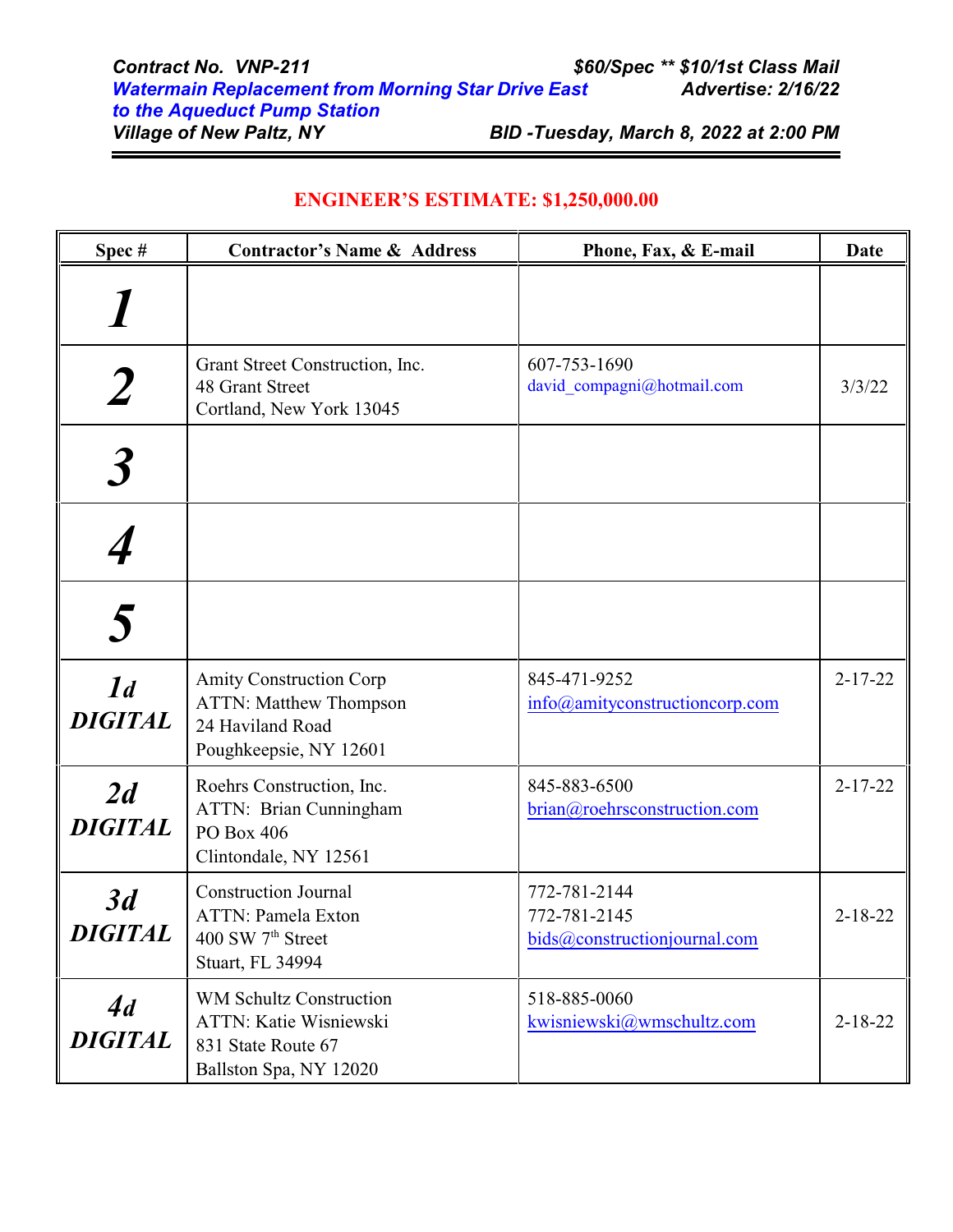| $\sqrt{\text{Spec } H}$     | <b>Contractor's Name &amp; Address</b>                                                                          | Phone, Fax, & E-mail                                                      | Date          |
|-----------------------------|-----------------------------------------------------------------------------------------------------------------|---------------------------------------------------------------------------|---------------|
| 5d<br><b>DIGITAL</b>        | TAM Enterprises, Inc.<br><b>ATTN: Brittney Cioffi</b><br>114 Hartley Road<br>Goshen, NY 10924                   | 845-294-8882<br>brittney@tamenterprises.com                               | $2 - 18 - 22$ |
| <b>6d</b><br><b>DIGITAL</b> | Eric Johnson<br>North American Procurement Council<br>Inc., PBC<br>PO Box 40445<br>Grand Junction, CO 81504     | 302-450-1923<br>sourcemanagement@napc.me                                  | 2/22/22       |
| 7d<br><b>DIGITAL</b>        | Kristen Osterhoudt<br>H. Osterhoudt Excavating<br>11 Spring Street<br>Ellenville, NY 12428                      | 1-845-647-9084<br>Kristen@hosterhoudtexc.com                              | 2/22/22       |
| 8d<br><b>DIGITAL</b>        | Frank DeMaria<br><b>Evergreen Mountain Contracting</b><br>25 Evergreen Mountain Road<br>Westkill, NY 12492      | 518-989-9400<br>frank@evergreenmtn.net                                    | 2/22/22       |
| 9d<br><b>DIGITAL</b>        | <b>Andrew Eberhardt</b><br><b>Eberhardt Excavation LLC</b><br>72 Hillside Drive<br>West Shokan, NY 12494        | 845-249-7550<br>aceeberhardt@gmail.com                                    | 2/22/22       |
| 10d<br><b>DIGITAL</b>       | Gina Wiley<br>Arold Construction Co., Inc.<br>51 Powdermill Bridge Road<br>Kingston, NY 12401                   | 845-336-8753 (p)<br>845-336-8245 (f)<br>gina.wiley@arold.us               | 2/22/22       |
| 11d<br><b>DIGITAL</b>       | Morgan Stinson<br><b>Construct Connect</b><br>3825 Edwards Rd., Suite 800<br>Cincinnatti, OH 45209              | 800-364-2059<br>content@constructconnect.com                              | 2/22/22       |
| 12d<br><b>DIGITAL</b>       | <b>Aaron Chance</b><br><b>Construct Connect</b><br>Rockwood Exchange<br>3825 Edwards Rd<br>Cincinnati, OH 45209 | 513-458-5985 (P)<br>866-570-8187 (F)<br>aaron.chance@constructconnect.com | 2/23/22       |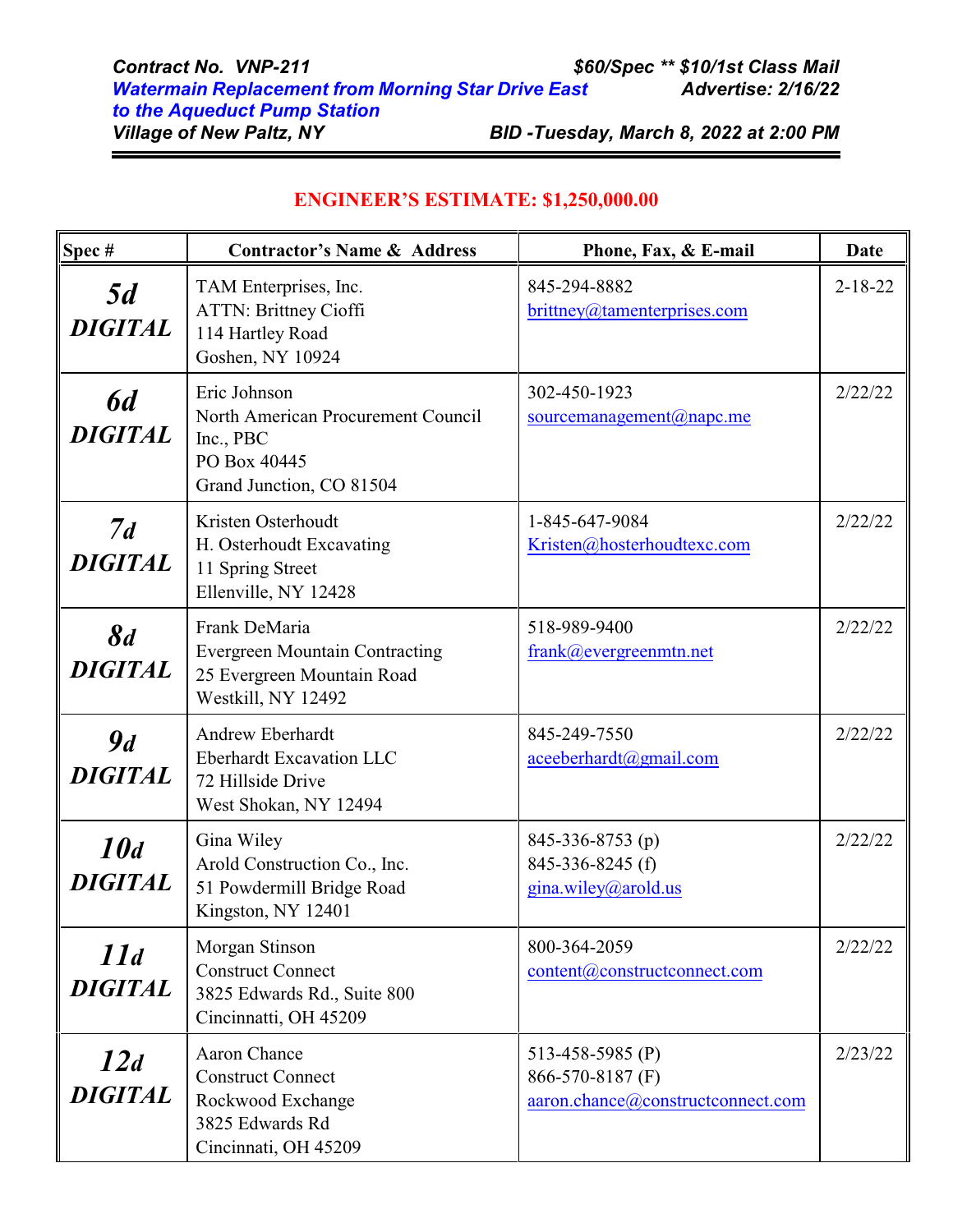| <b>Contract No. VNP-211</b>                               | \$60/Spec ** \$10/1st Class Mail      |
|-----------------------------------------------------------|---------------------------------------|
| <b>Watermain Replacement from Morning Star Drive East</b> | <b>Advertise: 2/16/22</b>             |
| to the Aqueduct Pump Station                              |                                       |
| <b>Village of New Paltz, NY</b>                           | BID-Tuesday, March 8, 2022 at 2:00 PM |

 $\equiv$ 

| Spec#                 | <b>Contractor's Name &amp; Address</b>                                                      | Phone, Fax, & E-mail                                          | Date    |
|-----------------------|---------------------------------------------------------------------------------------------|---------------------------------------------------------------|---------|
| 13d<br><b>DIGITAL</b> | Stephen Cooper<br>Core&Main<br>650 Sheafe Rd<br>Poughkeepsie, NY 12601                      | 518-281-3029<br>Stephen.Cooper@coreandmain.com                | 2/24/22 |
| 14d<br><b>DIGITAL</b> | Legacy Supply, LLC<br>ATTN: Lisa Lyons-Cassidy<br>14 Railroad Avenue<br>Valhalla, NY 10595  | 914-262-2048<br>lisa@legacysupplyllc.com                      | 2/23/22 |
| 15d<br><b>DIGITAL</b> | Ferguson<br>ATTN: Ryan Ledeoux<br>319 North Plank Road<br>Newburgh, New York 12550          | 845-742-8724<br>parrottdockuilders@hotmail.com                | 3/1/22  |
| 16d<br><b>DIGITAL</b> | Merritt Construction Inc.<br>Charles Merritt Jr<br>6 Staghorn Drive<br>Saugerties, NY 12477 | 845-246-2138<br>845-247-9362<br>Kathleen@MerrittConst1986.com | 3/2/22  |
| 17d<br><b>DIGITAL</b> |                                                                                             |                                                               |         |
| 18d<br><b>DIGITAL</b> |                                                                                             |                                                               |         |
| 19d<br><b>DIGITAL</b> |                                                                                             |                                                               |         |
| 20d<br><b>DIGITAL</b> |                                                                                             |                                                               |         |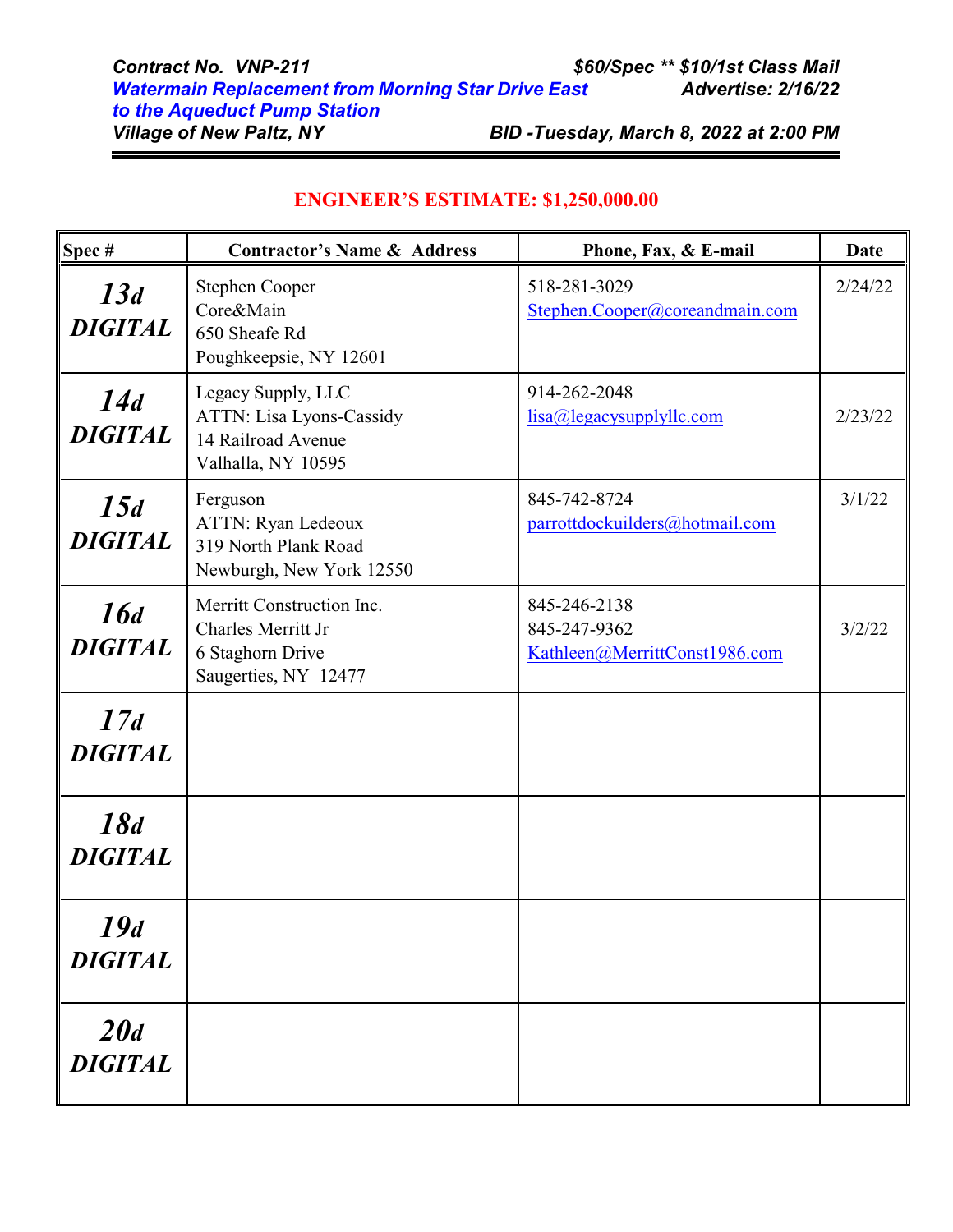| <b>ENGINEER'S ESTIMATE: \$1,250,000.00</b> |  |  |
|--------------------------------------------|--|--|
|--------------------------------------------|--|--|

| Spec#                 | <b>Contractor's Name &amp; Address</b> | Phone, Fax, & E-mail | <b>Date</b> |
|-----------------------|----------------------------------------|----------------------|-------------|
| 21d<br><b>DIGITAL</b> |                                        |                      |             |
| 22d<br><b>DIGITAL</b> |                                        |                      |             |
| 23d<br><b>DIGITAL</b> |                                        |                      |             |
| 24d<br><b>DIGITAL</b> |                                        |                      |             |
| 25d<br><b>DIGITAL</b> |                                        |                      |             |
| 26d<br><b>DIGITAL</b> |                                        |                      |             |
| 27d<br><b>DIGITAL</b> |                                        |                      |             |
| 28d<br><b>DIGITAL</b> |                                        |                      |             |